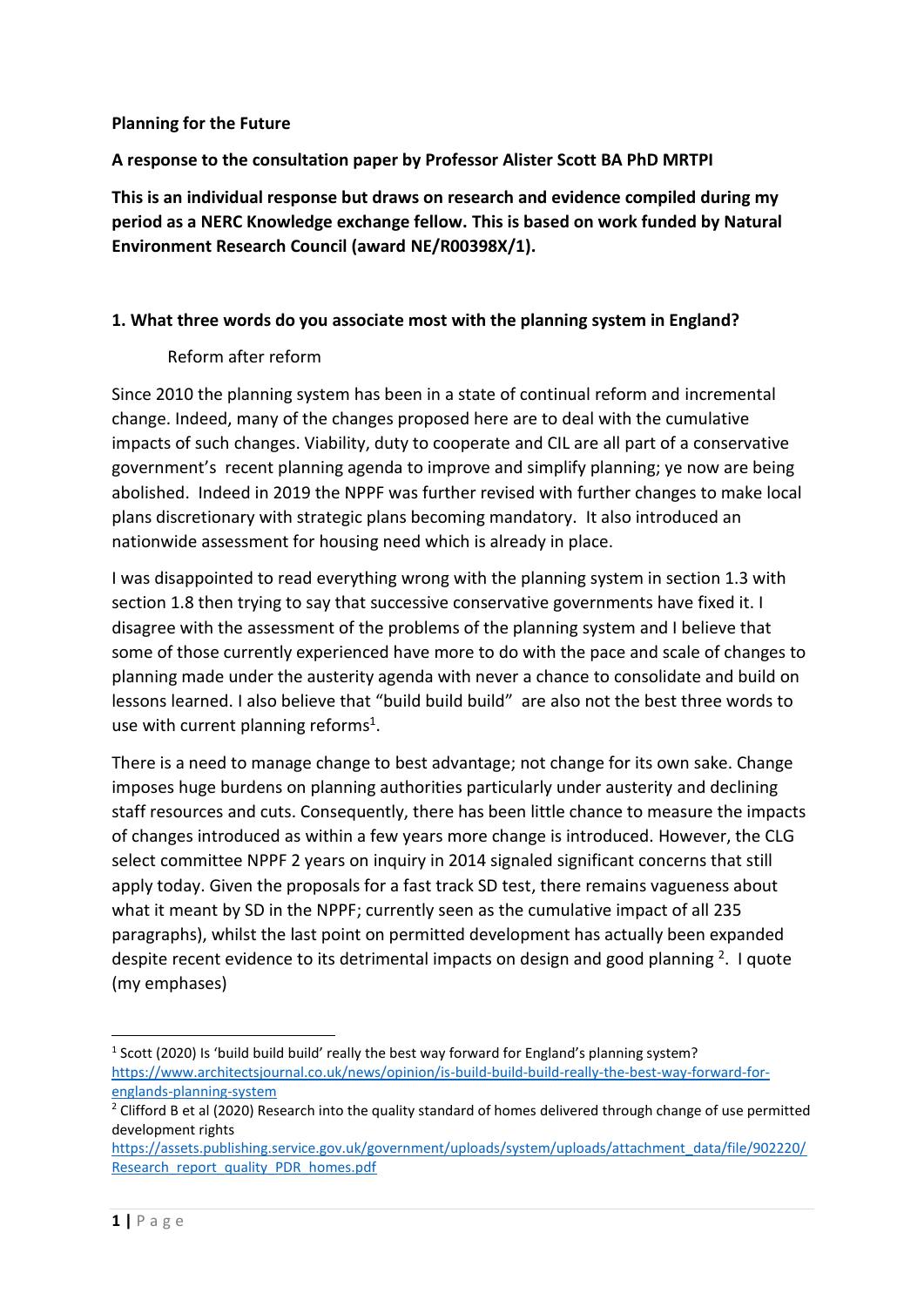*First, we must take steps to ensure that the planning system delivers the sustainable development promised in the NPPF. We should ensure that the same weight is given to the environmental and social as to the economic dimension; that permission is only given to development if accompanied by the infrastructure necessary to support it; and that the planning system places due emphasis on the natural environment.*

*•Second, all councils must move much more quickly to get an adopted plan in place: this will give communities increased protection against the threat of undesirable development. We call for a statutory requirement for councils to get local plans adopted within three years of legislation being enacted.*

*•Third, we must address the complex issue of land supply. Provisions in the NPPF relating to the viability of housing land are leading to inappropriate development: these loopholes must be closed. There also needs to be clearer guidance about how housing need should be assessed. In addition, local authorities should be encouraged to review their green belts as part of the local planning process.*

*•Finally, changes should be made to ensure the NPPF gives greater protection to town centres. The internet has changed the way we shop; town centre planning policy must therefore evolve too. We call for an end to permitted development that allows shops and buildings used for financial and professional services to become homes without planning permission, a policy which is undermining the local planning process<sup>3</sup> .*

The recommendations were not accepted by the government in its response. Moreover, the development-led focus of the current white paper is confirmed in paragraph 2.1 where it states *"The starting point for an effective planning system is to establish a clear and predictable basis for the pattern and form of development in an area".* To me that is the wrong starting point; you surely need to start with a collective idea of what kind of places you actually want to create<sup>4</sup>. The fix on housing or development is vital but only forms part of the bigger picture. Once you have that you can start to address the three pillars. **The white paper does not really have in place that vision that provides the solid base upon which to metaphorically build the three pillars and that makes them quite vulnerable to collapse (continuing Boris Johnsons analogy of removing the asbestos from the roof).** 

#### **2(a).Do you get involved with planning decisions in your local area? [Sometimes]**

**2(b). Other** – I tend to focus my attention on getting involved with the local plan consultation process as this is where the key impact will be. The settlement plans and policies therein will largely predetermine the decisions despite claims made in this

<sup>&</sup>lt;sup>3</sup> CLG Select Committee (2014) Operation of the National Planning Policy Framework <https://publications.parliament.uk/pa/cm201415/cmselect/cmcomloc/190/190.pdf>

<sup>&</sup>lt;sup>4</sup> Scott 2020 Is Build Build Build really the best way forward for England's Planning System [https://www.architectsjournal.co.uk/news/opinion/is-build-build-build-really-the-best-way-forward-for](https://www.architectsjournal.co.uk/news/opinion/is-build-build-build-really-the-best-way-forward-for-englands-planning-system)[englands-planning-system](https://www.architectsjournal.co.uk/news/opinion/is-build-build-build-really-the-best-way-forward-for-englands-planning-system)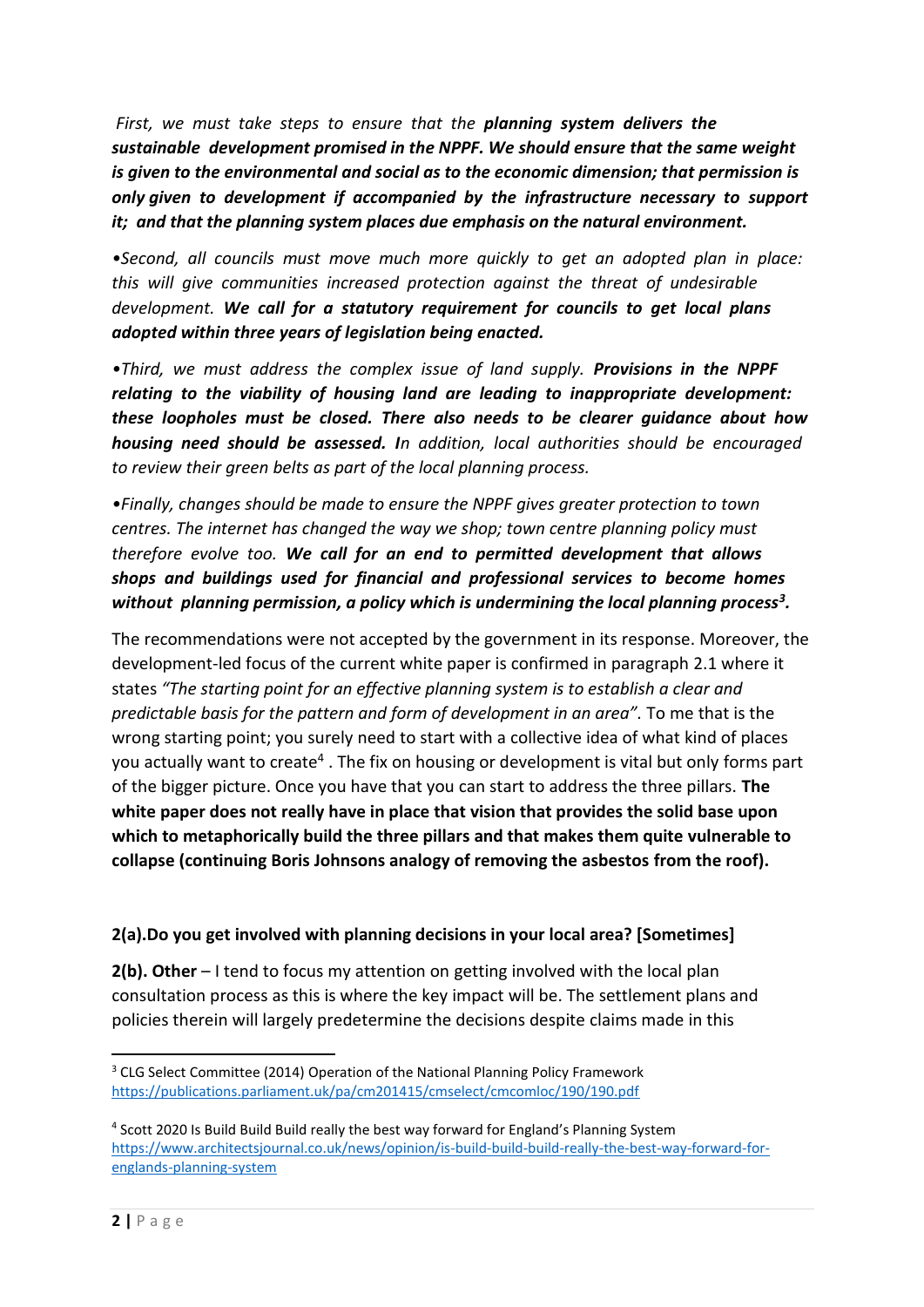document about vague policies. The tests of soundness and need for deliverability help strengthen many local plans. They are vastly improved from the aspirational documents they once were and I feel the governments attacks on plans fails to recognise this.

# 3. **Our proposals will make it much easier to access plans and contribute your views to planning decisions. How would you like to find out about plans and planning proposals in the future? [Other please specify]**

In principle I agree but not everyone has access to broadband and the need to ensure that all groups participate and are actually listened to is key. To help it may be useful for people to register with the LPA to find out about plans and indicate their preferred mode of access. I would be happy for all modes including paper to be available and deposited in libraries, community groups and other public places to ensure equality of access.

Key to me about access, however, is the language and visibility together with the need to move away from plans being seen as objection led. It should be about making responses. Plain English is important in planning to make it more understandable.

## **4. What are your top three priorities for planning in your local area?**

I am not a silo person. The key priority for me is to have first and foremost a (1) **shared vision** of the kind of places that we are trying to create. This needs to be based on a sound and up to date (2) **evidence base** so as to understand what success looks like. As part of that we need to understand how the planning challenges all link up and to try and diagnose them collectively rather than in our silos. So the (3) **health, biodiversity, climate change, social justice and economic challenges need to be seen together with more holistic treatment plans**. All too often they are identified and diagnosed in different pillars, chapters or sectors and then treated separately leading to disintegrated development. Planning should also be seen as part of the management of the built and natural environment rather than just as a restrictive tool.

## **5. Do you agree that Local Plans should be simplified in line with our proposals?**

In principle this seems a good idea but I have significant reservations. First, I am concerned that throughout the white paper there is concern that local plans have vague and general policies. This is used to advance the case for their replacement. Some of this may be true but many of the policies are reworded from the NPPF as the white paper acknowledges. This repetition is problematic but also as Scott and Hislop (2020) found in their assessment of NPPF policy wording for green infrastructure there was vagueness and weak wording which led to its vulnerability. 5

So there is an inherent simplicity and attractiveness to this type of division. However to me it is those concepts which do not conveniently fit into these categories that can, all too easily, get sidelined. In existing local plans we are seeing the identification of strategic sites

<sup>&</sup>lt;sup>5</sup> Scott and Hislop (2020) What does good green infrastructure policy look like <https://www.interregeurope.eu/perfect/news/news-article/9015/what-does-good-gi-policy-look-like/>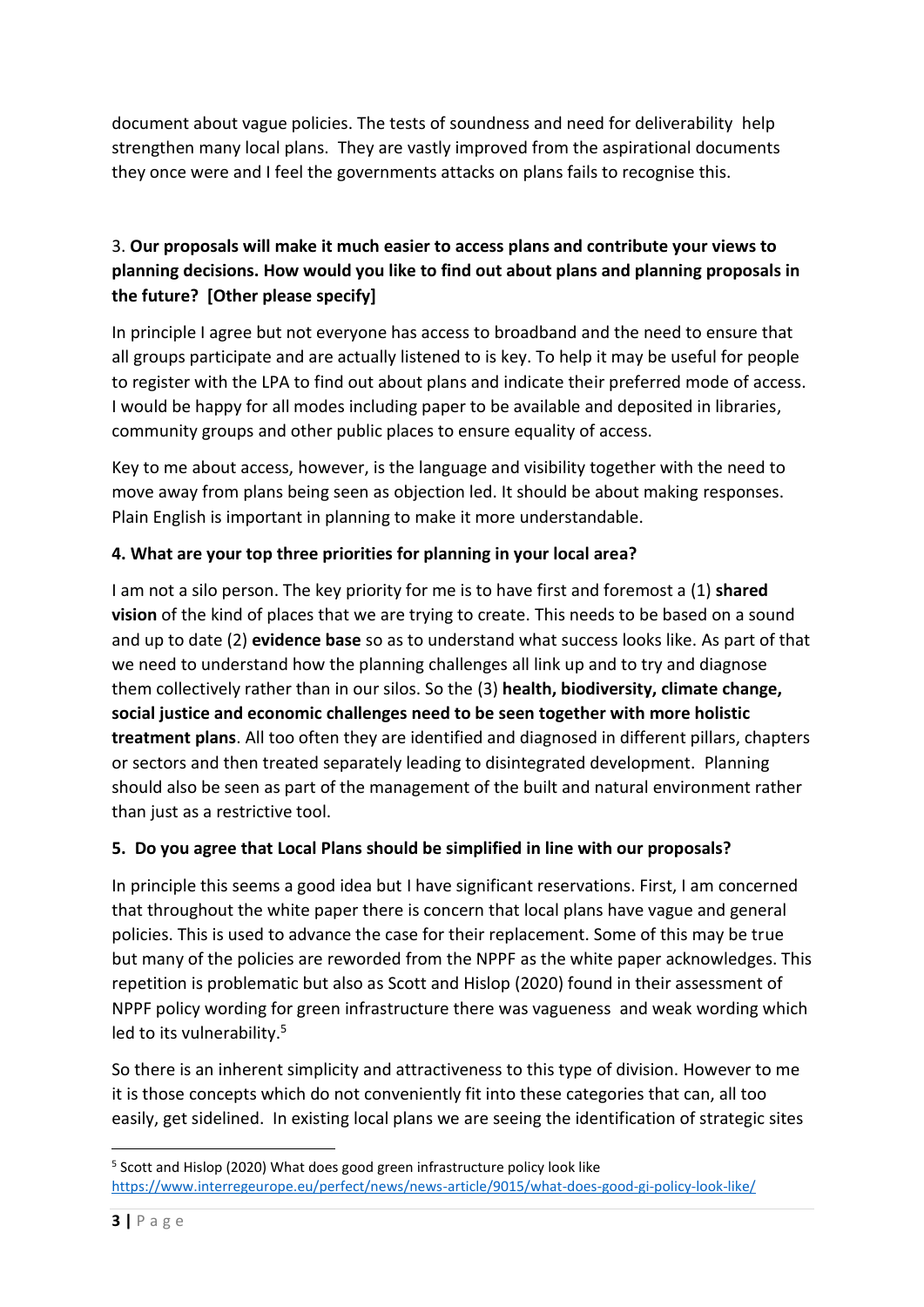(growth areas) where most housing and industrial development will be delivered. So this zone is very much building from the present land use allocations. For the second zone, I do worry about the use of the term "gentle densification" which in itself is vague (something that is frowned upon in the white paper) and thus might mean very different things to a housebuilder as opposed to an ecologist.

In par 2.8 areas of flood risk are rightly excluded but under climate change it is equally important to recognize areas of water scarcity also. These impact on many parts of England where currently active housebuilding is going on. <sup>6</sup>

The areas of protection seem to cover only statutory designations with the addition of green belts and local wildlife sites (no mention given to local landscape designations). I would assume the term non statutory sites might be a better more inclusive term. However this fails to take into account the role of green networks of green infrastructure which may permeate out/around both non-green belt and green belt areas and provide important greenspace vital for delivery of ecosystem services such as climate change mitigation; health and well-being as evidenced through Covid 19. It is unclear to me how landscape-scale concepts championed under the Lawton review<sup>7</sup> fits into this three-fold zoning proposal and I would argue that we need to see the environment as an asset that indeed is part of an environmental growth agenda. There is a risk of perpetuating the fallacy that protection is somehow anti-development<sup>8</sup>. Perhaps the answer here is to consider landscape scale zone which coincidentally may help with the replacement of the duty to cooperate.

## **6. Do you agree with our proposals for streamlining the development management content of Local Plans, and setting out general development management policies nationally?**

Within paragraph 2.13 there is the idea that current policies in local plans are vague and generalised and tend to duplicate the NPPF. This is problematic given the increased reliance on NPPF to provide the policy context. The very vagueness that the White Paper criticises stems in part from the vagueness inherent in the NPPF. This needs to be addressed in the proposed review this autumn. However the focus on density, scale and height limits tends to neglect the wider context of a development in terms of the green infrastructure requirements and wider landscape impact. Here the value of the Building with Nature Standards framework<sup>9</sup> might be useful to factor in here so as to ensure that this part of the development jigsaw is not just an afterthought but an integral part of the design.

<sup>6</sup> [https://www.theguardian.com/environment/2019/mar/18/england-to-run-short-of-water-within-25-years](https://www.theguardian.com/environment/2019/mar/18/england-to-run-short-of-water-within-25-years-environment-agency)[environment-agency](https://www.theguardian.com/environment/2019/mar/18/england-to-run-short-of-water-within-25-years-environment-agency)

<sup>7</sup> Lawton Review

[https://webarchive.nationalarchives.gov.uk/20130402170324/http://archive.defra.gov.uk/environment/biodi](https://webarchive.nationalarchives.gov.uk/20130402170324/http:/archive.defra.gov.uk/environment/biodiversity/documents/201009space-for-nature.pdf) [versity/documents/201009space-for-nature.pdf](https://webarchive.nationalarchives.gov.uk/20130402170324/http:/archive.defra.gov.uk/environment/biodiversity/documents/201009space-for-nature.pdf)

<sup>&</sup>lt;sup>8</sup> See Scott and Hislop (2020) What does good green infrastructure policy look like <https://www.interregeurope.eu/perfect/news/news-article/9015/what-does-good-gi-policy-look-like/>

<sup>9</sup> Building with Nature GI standards framework<https://www.buildingwithnature.org.uk/about>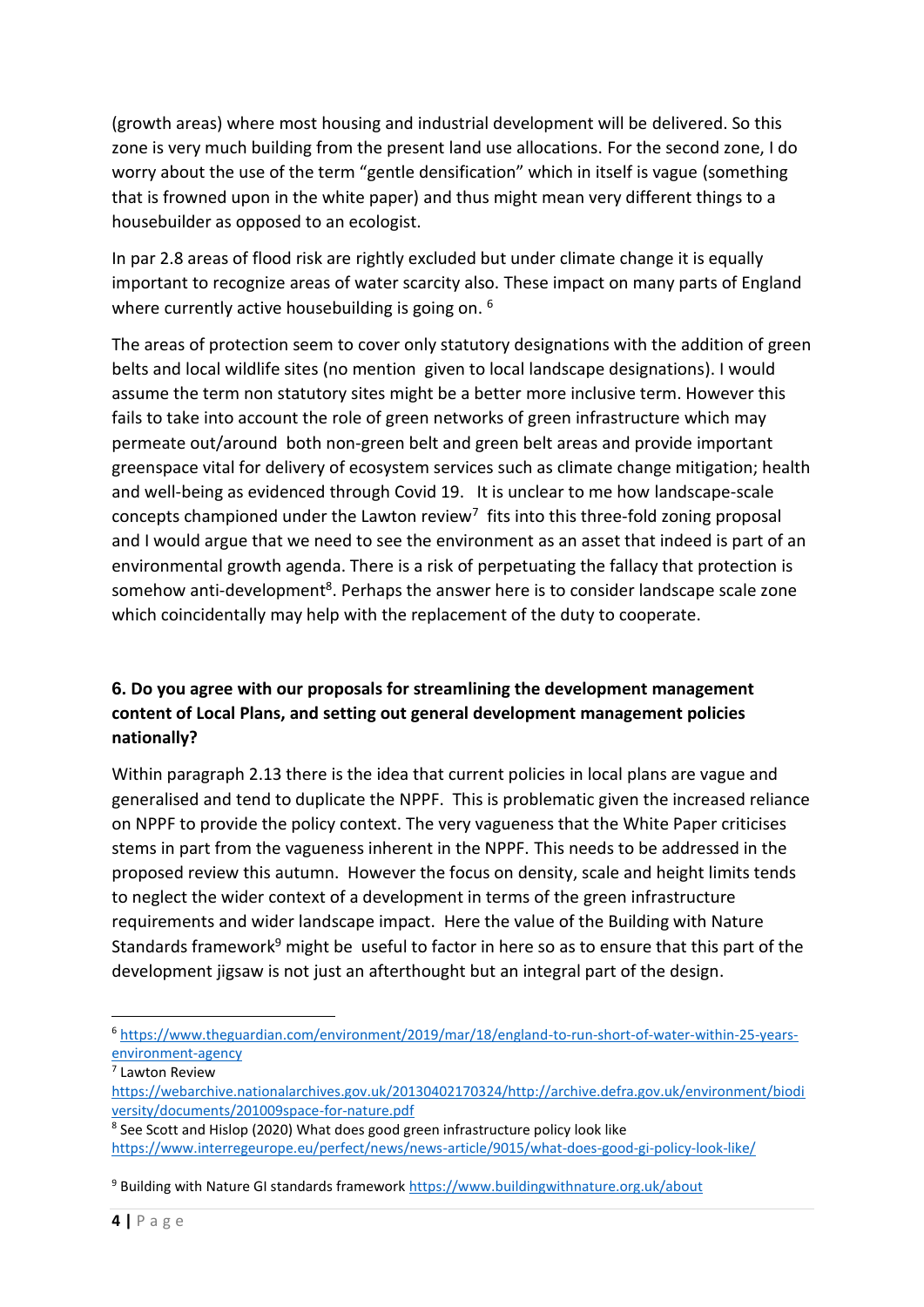Par 2.14 "*The crucial role in producing required design guides and codes to provide certainty and reflect local character and preferences about the form and appearance of development*" also raises many more questions than answers. What do design codes look like; is the wording absolute ; (might, should must). How should LPAs resource such collective inputs with existing staff and resources. To me the design codes should be prepared with the local plan as integral parts of the local plan and not separated as bolt-ons. This will dilute the SD golden thread that should run through these white paper reforms. In my view there is an opportunity space to still have strong and evidence based policies that are part of the design codes. The separation within the white paper (par2.16) is not helpful here.

It is also very difficult to comment on proposals as in par 2.15 for machine reading of policies and codes when a planning assessment necessarily involves more than reading words used. Here the integration of assessments and plans is key and I worry that some of the professional skills of planners are being bypassed here for the false economy of time relying on as yet unproven software platforms.

## **7(a). Do you agree with our proposals to replace existing legal and policy tests for Local Plans with a consolidated test of "sustainable development", which would include consideration of environmental impact?**

No

I did feel that the tests of soundness were a useful way of testing a plan across England for consistency. I do feel that some of the core claims within the white paper could be used to create a revised test of soundness. For example, around the concepts of social justice, effective participation (not just involvement), beauty, environmental limits , climate change etc.

However, the loss of SEA/SA process is worrying. Currently within the white paper there is no definition of SD advanced. It is thus unclear what this balanced and fast track assessment process will look like. The white paper criticizes vagueness but then generates it in equal measure. To me the SEA/SA process has not been used in the manner it should have been. Quite rightly the paper criticizes the often huge documents that produced as a self justifying exercise. Rather than use the assessment to help build better plans, it was often used to justify a chosen plan retrospectively. Like any tool it is how it is used that is key. Again there is an inherent attractiveness of simplifying a complex system which is often more akin to a box ticking burden than something that helps build better plans. Herein lies the problem in my mind; the assessment process is seen as a burden to be reduced rather than as a process that can build better outcomes. Work undertaken by Scott et al (2014) on mainstreaming ecosystem services into the SEA process helped identify how this might be addressed<sup>10</sup>.

<sup>10</sup> Scott et al 2014 The NEAT tree UNEPWMC

[https://neat.ecosystemsknowledge.net/pdfs/strategic\\_environmental\\_assessment\\_ecosystem\\_proofed\\_tool.](https://neat.ecosystemsknowledge.net/pdfs/strategic_environmental_assessment_ecosystem_proofed_tool.pdf) [pdf](https://neat.ecosystemsknowledge.net/pdfs/strategic_environmental_assessment_ecosystem_proofed_tool.pdf)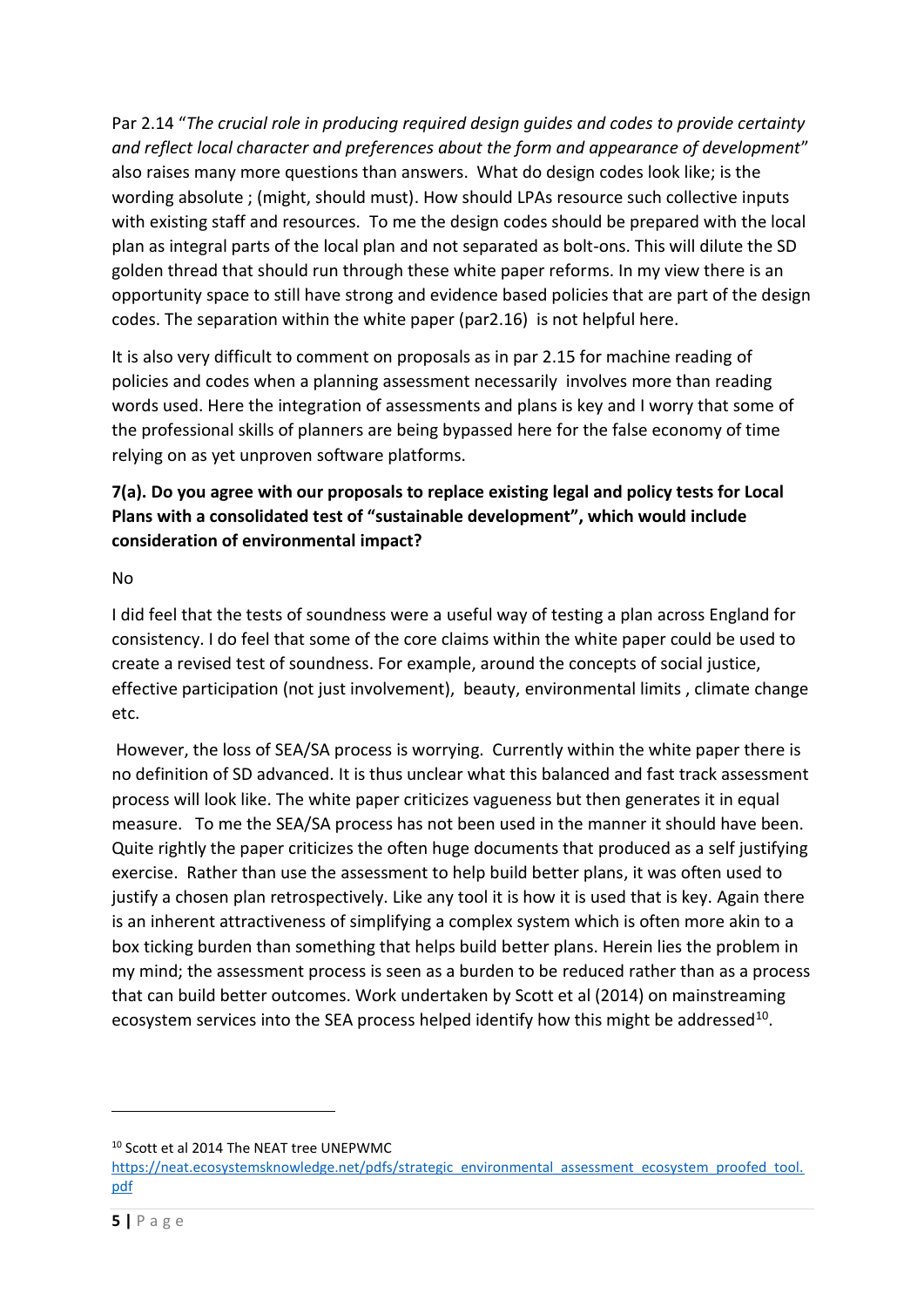## **7(b). How could strategic, cross-boundary issues be best planned for in the absence of a formal Duty to Cooperate?**

This is a big area of concern for me. I am unsure of any systematic evaluation of the DTC thus far and its abolition without a suitable replacement vehicle proposed threatens to consign strategic planning further into the margins. Yet to me it is working within this bigger strategic planning picture that offers the solution to many of our current wicked problems associated with climate change, biodiversity, health and well being and economic recovery. The lack of emphasis on strategic planning is a major critique that runs through the white paper. There is a focus on looking inwards rather than to collaboration and joint problem solving; a process started in NPP2019 changes but halted now; it is unclear.

The focus of the white paper is on local plans (good). But the NPPF (2019) removed the core status of local plans to be replaced by strategic plans so I am a little confused by this U turn. Where do strategic plans fit into this reformed planning system.

The DTC played an important role for Local Planning Authorities to discuss matters of strategic importance. However, this was poorly implemented in my view, focused on housing and employment growth to the exclusion of just about everything else. The South Downs provides an important exception here<sup>11</sup>. However, good planning requires local authorities to work together. In particular, the environment fails to respect administrative boundaries as evidenced by climate change, COVID-19, green infrastructure and biodiversity. Thus water catchments where flooding/drought issues arise demand more attention as work shows under the NERC funded ICASP Integrated catchments project in West Yorkshire. <sup>12</sup> Recent work on improving strategic planning for Nature Conservation (in press) made an number of recommendations. Given their significance they are reproduced here.

## *"7.1 Strategic Planning is a process and an outcome.*

*It is recommended that combined/local authorities focus equally on the process by which strategic planning takes place as much as the outcome. In so doing, provision needs to be made for up-front investment to manage a deliberative participatory process involving partnership building and securing the necessary representation and commitment from all key interests. Allied with this it is important that strategic planning for nature conservation does not take place in its own silos but is situated within a much wider cross policy dialogue.* 

## *7.2 Mainstreaming the natural environment in strategic planning*

*It is recommended that combined/local authorities make greater efforts within the strategic planning process to mainstream nature conservation interests moving away from reliance on their environmental credentials alone to highlight, through their evidence bases, their* 

<sup>&</sup>lt;sup>11</sup> Scott et al (2018) Mainstreaming ecosystem science in spatial planning practice: Exploiting a hybrid opportunity space <https://www.sciencedirect.com/science/article/pii/S0264837716306421>

<sup>12</sup> ICAS[P https://icasp.org.uk/](https://icasp.org.uk/)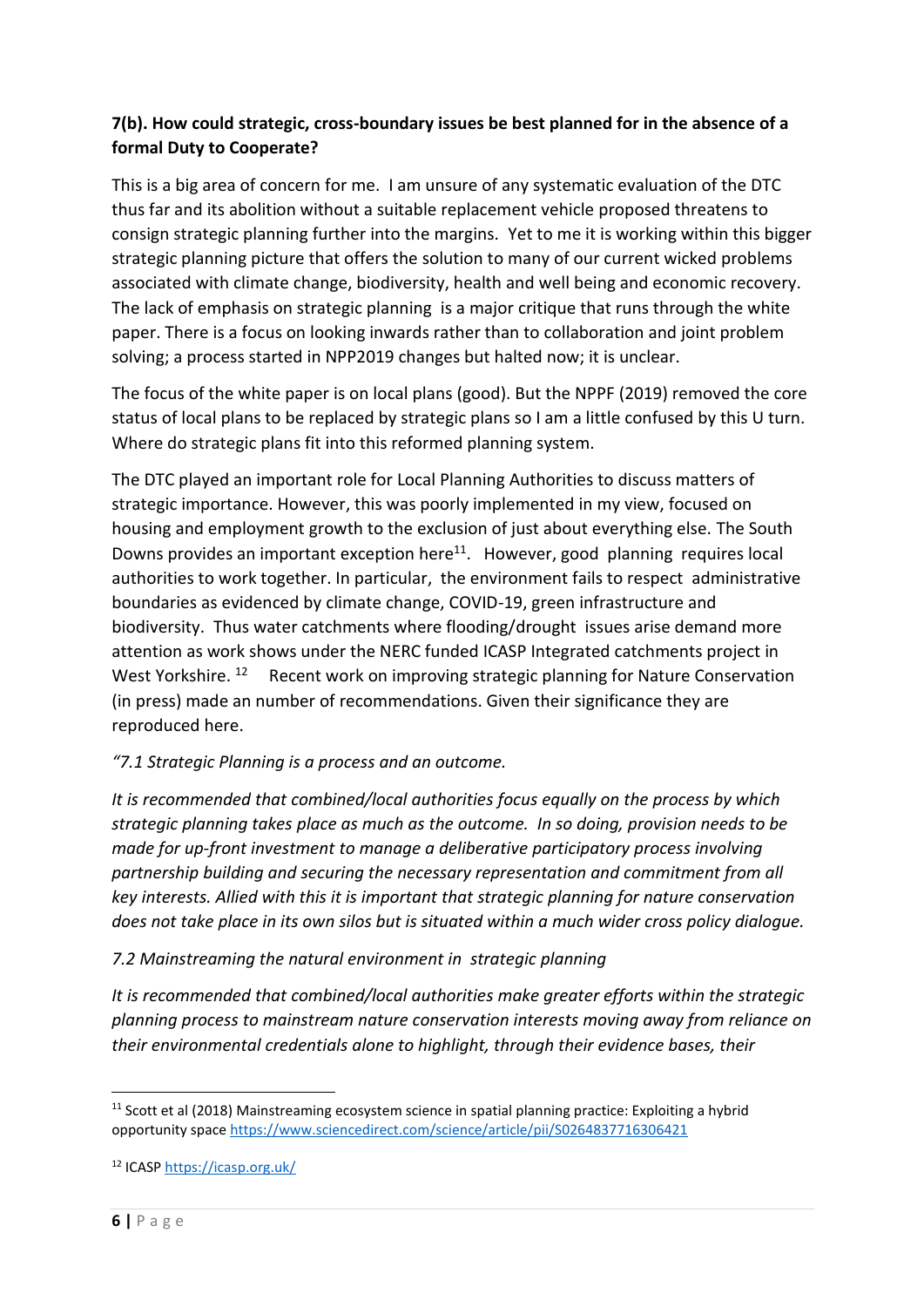*contribution to generating economic , community and health and well-being benefits. Plans should have strong and positive environmental references and policies outside the environment chapters. Climate change and biodiversity decline provide powerful political hooks to enable this.* 

# *7.3 Nature conservation as a strategic issue within Duty to Cooperate*

*Building on 7.2, it is recommended that combined/local authorities use the opportunities provided by biodiversity and climate change hooks to strengthen the case for explicit inclusion within duty to cooperate discussions and associated statements of common ground. Here the goal is to secure environmental priorities and opportunities into the strategic planning process at the outset.* 

*7.4 Strategic planning for nature needs to be strategic; working at the landscape scale*

*The RTPI (2015) recognised the need for strategic planning to be strategic and work across boundaries so as to avoid duplication. It is recommended that combined/local authorities use the landscape-scale as the focus for framing and bounding nature conservation evidence and issues making these sources open access within more publicly accessible interactive maps. It is also important that ALL the ingredients of landscape scale; spatial, multifunctional, temporal, governance and emotional are used collectively in the strategic planning process to inform DTC and other tools.* 

## *7.5 Strategic planning works best with bundles of tools and strong governance*

*There are many tools to help deliver strategic planning outcomes. It is recommended that combined/local authorities focus on bundles of tools rather than rely on one tool as a magic bullet to achieve their outcomes. Here combining regulatory, incentives and participatory tools produce the most resilient outcomes. However, this needs a strong governance framework that can unite disparate and competing interests across political divides. In particular natural capital assessments, ecosystem assessment opportunity mapping, biodiversity net gain, community infrastructure levy, impact assessments and wider payment for ecosystem services schemes were identified as suitable candidates for closer scrutiny and use in combination as strategic tools.* 

## *7.6 Harvesting the growing environmental vocabulary*

*There is a rapid growth in new nature conservation concepts which poses significant challenges for combined/local authorities to respond in a fast-changing policy environment with limited resources. Currently natural capital features most prominently but it is important for strategic planners to understand how ALL these concepts relate to each other and to translate them into effective policies which effectively support each other. Crucially, policies should be framed positively with strong wording with associated guidance to help their implementation.* 

## *7.7 Monitoring success*

*Within a strategic planning process there is an urgent need for effective long term monitoring of policy interventions. Combined/local authorities need to ensure enough*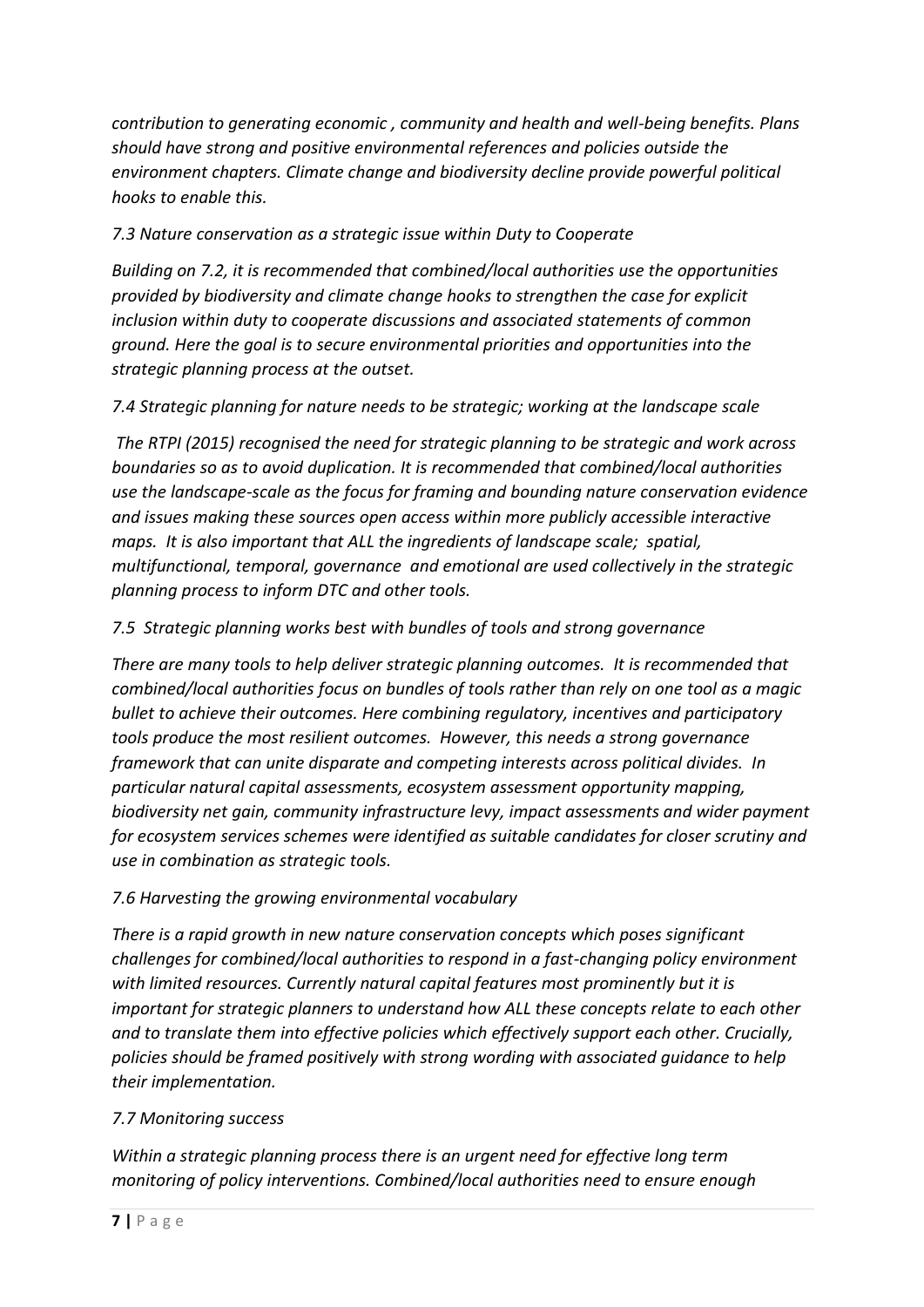## *resource to do this. There is also a role of Research Councils and other funders to resource long term monitoring programmes" 13* .

I still feel that the DTC has a valid role and thus should be better incorporated within existing natural regional planning related to catchments. Currently there are already catchment management groups in place (in response to the Water Framework Directive) and it makes sense to take a catchment based-perspective given extreme nature of our weather events and natural geographies would create useful integration of housing, economy and environment in a way that the current LEPS and LNPS<sup>14</sup> does not. A return to regional planning would be seen as politically unacceptable given their "pickling" in 2010 and thus using catchments would help local authorities tackle water management , climate change and other issues within new geographies. I would argue that such plans would be strategic overlays and would not just be environmental however.

## **8 (a). Do you agree that a standard method for establishing housing requirements (that takes into account constraints) should be introduced**?

#### **Other**

Is there not already a standard method already introduced in the NPPF (2019) for this<sup>15</sup>. I am confused here but the principle of a standard method that takes into account constraints and also opportunities is welcome. I observed many LPAs having to defend their own methods at local plan inquiry, causing huge delay and creating an adversarial nature to the plan which had huge implications if method was found problematic.

The figure of 300, 00 homes annually is stated in the White Paper without sufficient evidence of the need. However, I would argue that the figure should be broken down to targets for types of housing need. So for social housing, executive housing, retirement housing, first time housing and even council housing. This would be really helpful as an absolute number can often hide more than it reveals and we need to build the right types of houses in the right places; not just meet a quantity metric.

## **8(b). Do you agree that affordability and the extent of existing urban areas are appropriate indicators of the quantity of development to be accommodated?**

I do not. The concept of environmental limits needs to be recognized as well. Here this goes beyond simple flood risk to include measures of water scarcity and other environmental and health and well-being factors. Indeed the Oxford Canmbridgeshire Arc would be problematic here if such measures were introduced given the extra development in areas of

<sup>13</sup> Scott AJ (2020) Improving Strategic Planning for Nature Conservation, March 2020

<sup>14</sup> LEPS (Local Enterprise Partnerships) and LNPS (Local Nature Partnerships)

<sup>15</sup> MHCLG (2019)<https://www.gov.uk/guidance/housing-and-economic-development-needs-assessments> Further clarified by Barton Willmore [http://www.bartonwillmore.co.uk/Knowledge/Intelligence/2019/New-](http://www.bartonwillmore.co.uk/Knowledge/Intelligence/2019/New-PPG-clarifies-methodology-for-assessing-housin)[PPG-clarifies-methodology-for-assessing-housin](http://www.bartonwillmore.co.uk/Knowledge/Intelligence/2019/New-PPG-clarifies-methodology-for-assessing-housin)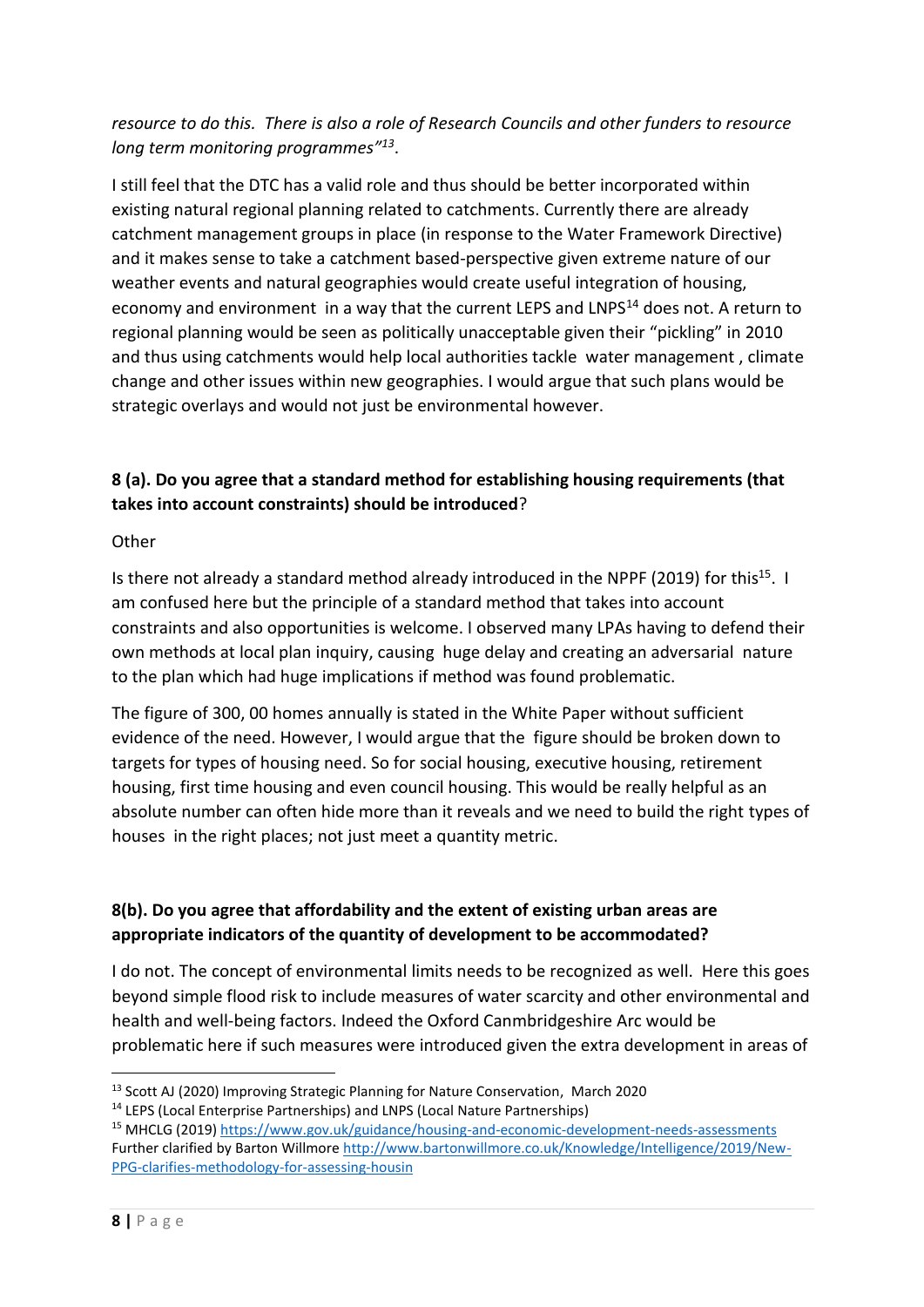water scarcity. **We are creating future problems by building in the wrong places.** Here the quality of homes being built and their connection with supporting infrastructure and services is key and often disintegrated. Unfortunately the government sanctioned rise in permitted development has exacerbated this problem.

# **9(a). Do you agree that there should be automatic outline permission for areas for substantial development (Growth areas) with faster routes for detailed consent?**

## Not sure**.**

There is value in having these simplified planning zones which can attract developers in but it is still equally important that there are provisions for high quality green space in such areas given the dangers for high densification and poor quality here. We do not want to prevent people living here having access to good quality greenspace and other vital community infrastructure and services that make places work**.** Hence the design codes need to ensure that there is also quality built in and that beauty isn't something for elsewhere. There is also a need within growth areas to have a SD led approach where the economic, social and environmental aspects are still delivered and considered from the start. I favour here local development orders as the principal delivery vehicle.

It is important to recognize that growth areas as currently conceived mention brownfield sites and some of these are important for nature conservation.

## **9(b). Do you agree with our proposals above for the consent arrangements for Renewal and Protected areas?**

Not sure.

Similar concerns here as to 9a. The design codes would need to have clear criteria of what needs to be met. The avoidance of vague terms like "gentle densification" is a must.

For protected areas in paragraph 235 isn't permitted development brought back into full planning matters anyway. I think it should be given the scale of permitted development extensions recently announced and the evidence provided by Clifford et al (2020)<sup>16</sup>.

## **9(c). Do you think there is a case for allowing new settlements to be brought forward under the Nationally Significant Infrastructure Projects regime?**

This should surely depend on the size of the scheme but presently I am concerned by the different planning regimes that seem to fragment our planning system. It can also change the goalposts of local accountability and decision making.

<sup>&</sup>lt;sup>16</sup> Clifford et al (2020) Research into the quality standard of homes delivered through change of use permitted development rights

[https://assets.publishing.service.gov.uk/government/uploads/system/uploads/attachment\\_data/file/902220/](https://assets.publishing.service.gov.uk/government/uploads/system/uploads/attachment_data/file/902220/Research_report_quality_PDR_homes.pdf) [Research\\_report\\_quality\\_PDR\\_homes.pdf](https://assets.publishing.service.gov.uk/government/uploads/system/uploads/attachment_data/file/902220/Research_report_quality_PDR_homes.pdf)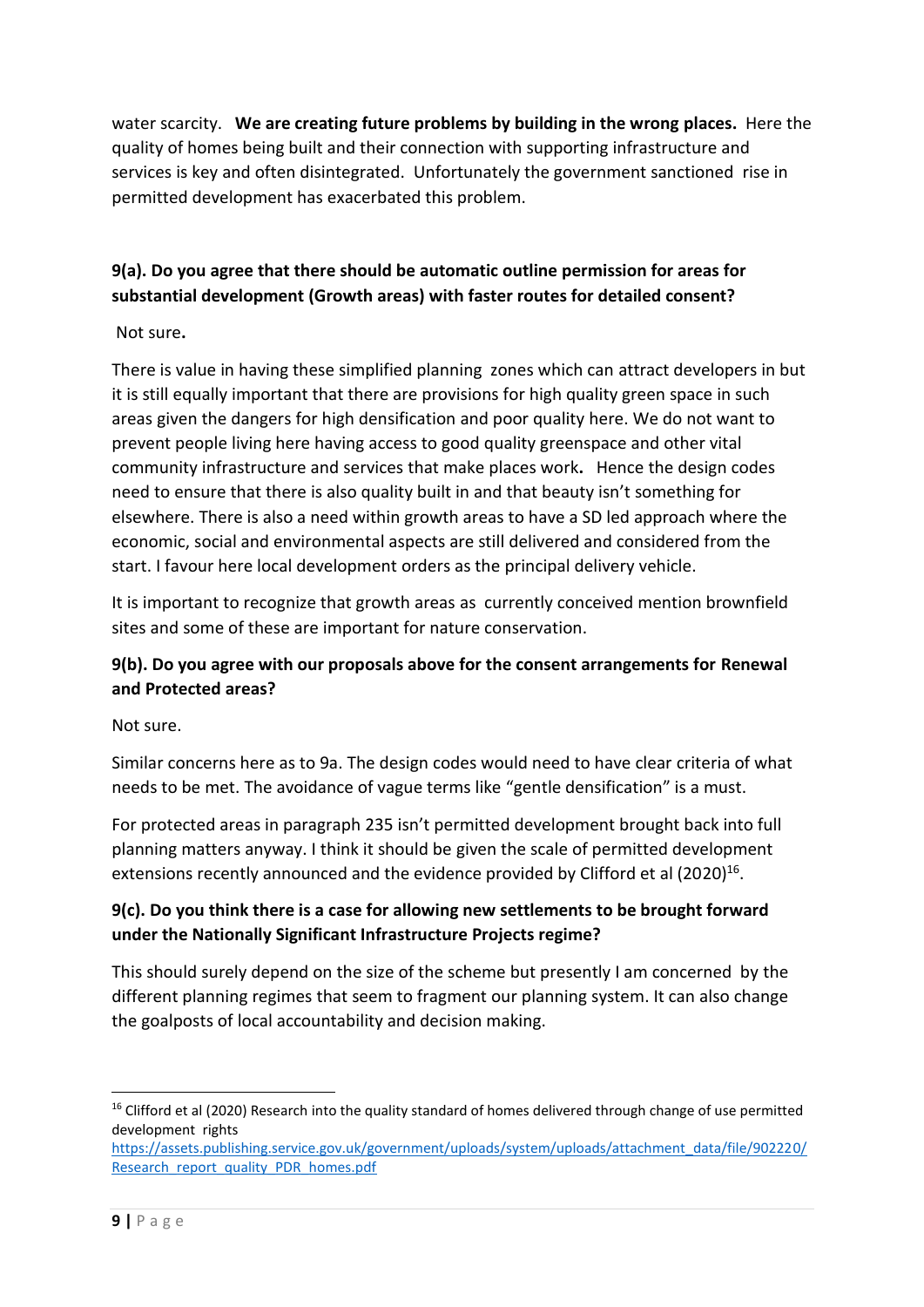## **10. Do you agree with our proposals to make decision-making faster and more certain?**

#### No

This might be acceptable for development management processes given the focus now on the local plan. Cleary if the plan had identified these zones beforehand as proposed in a truly plan led system then quite rightly there needs to be limited engagement over the merits of the development. But here you have to rely on the design and other environmental codes being fit for purpose and having had the necessary community input . I do agree having a technology based system that enables people to navigate plans and applications more visually is long overdue however.

The trouble which has not been identified in this planning reform process is how the focus of protest and opposition will be transferred simply to the new local plans and the different codes (which are supposed to be community driven), given their impacts. Seemingly the white paper wants there to be word leading consultation process (which also costs time and money) but to fit in with a tight timescale for production. I cannot square this circle particularly given the legal right for people to have a say on how such plan might affect them through the provisions in the Aarhus Convention $17$ . Subsequent legal and judicial reviews will mean that some of these plans will face huge delays that make a mockery of the nice timescale highlighted. I am not sure the government have recognized the full provisions and obligations of the Aarhus Convention here. This is made worse by the loss of the impact assessment.

## **11. Do you agree with our proposals for accessible, web-based Local Plans**

Yes I do but with one serious reservation. The move towards E planning is long overdue and welcome BUT the resource implications of such a scheme are tremendous. Whilst pilots have been undertaken, there is real concern how planning authorities might cope. Moreover, there are concerns about the roll out of such software and its reliability and cost and effectiveness . There have been other high profile IT disasters. I hope we have learnt the lessons<sup>18</sup>. Furthermore, it must be recognized that not everyone is able to access resources on-line and adequate provision must be made for them. For some this could be to provide access at libraries and community groups who have IT resources.

# **12. Do you agree with our proposals fora 30 month statutory timescale for the production of Local Plans?**

**No** 

<sup>17</sup> Aarhus Conventio[n https://www.unece.org/env/pp/treatytext.html](https://www.unece.org/env/pp/treatytext.html) this matters as there is a legal right for the public to have been consulted upon and listened to. Trying to bypass this.

<sup>18</sup>Computerworld (2018) The UK's worst public sector IT disasters <https://www.computerworld.com/article/3412308/the-uk-s-worst-public-sector-it-disasters.html>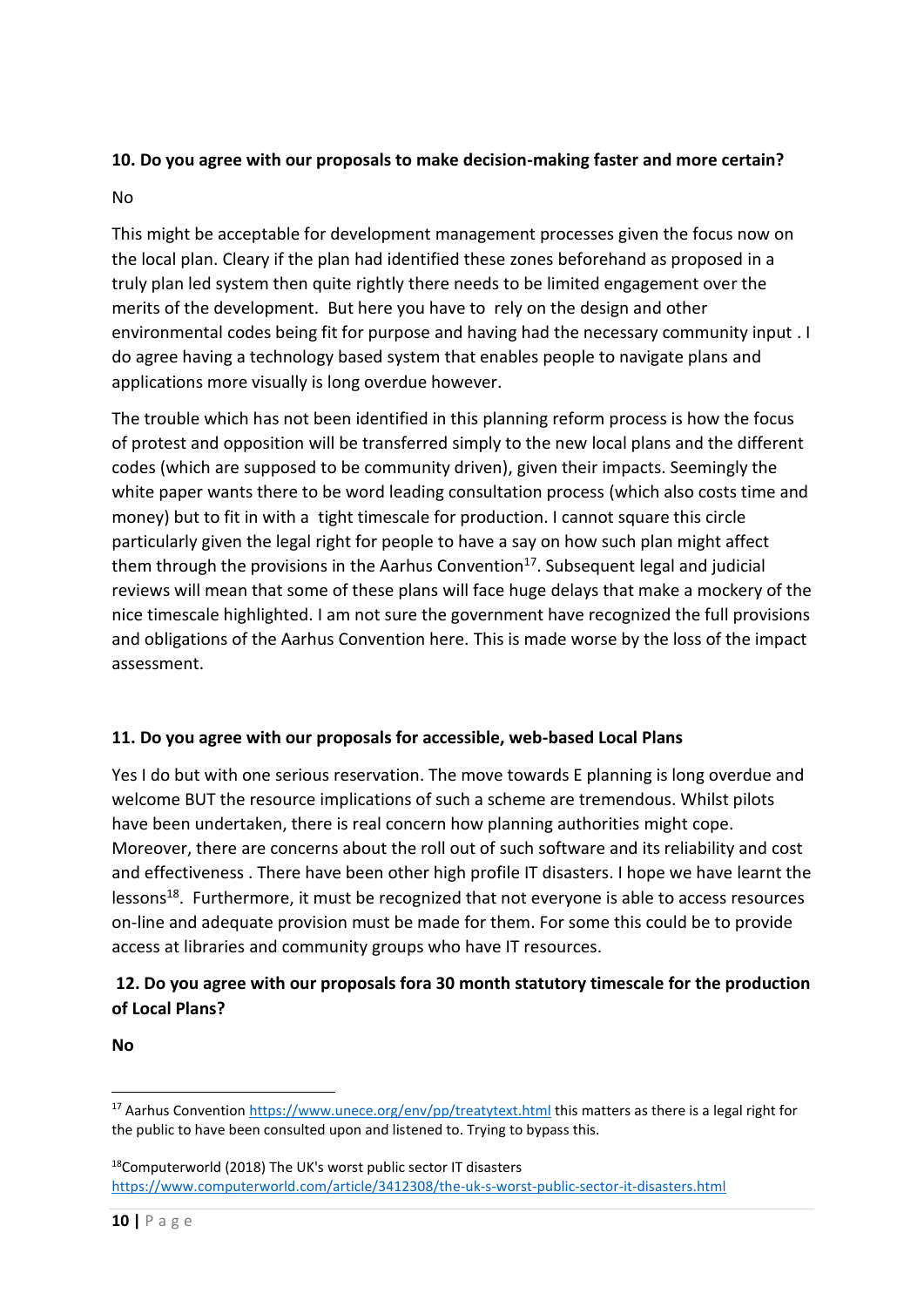The trouble which has not been identified in this planning reform process is how the focus of protest and opposition will be transferred simply to the new local plans and the different codes (which are supposed to be community driven) given their impacts. Seemingly the white paper wants there to be word leading consultation process (which also costs time and money) but to fit in with a tight timescale for production. I cannot square this circle particularly given the legal right for people to have a say on how such plan might affect them through the provisions in the Aarhus Convention . Subsequent legal and judicial reviews will mean that some of these plans will face huge delays that make a mockery of the nice timescale highlighted. I am not sure the government have recognized the full provisions and obligations of the Aarhus Convention here**.** (this is part repetition of point 10)

## **13(a). Do you agree that Neighbourhood Plans should be retained in the reformed planning system?**

#### **Yes**

However there is a need to make these plans more inclusive; currently more deprived areas do not have neighborhood plans and they currently demand significant resources and time to prepare and complete. These plans need to be simplified with the necessary local authority support and guidance <sup>19</sup>. More community-based planners to help operate within these new planning reforms might be a useful vehicle to support this.

## **13(b). How can the neighbourhood planning process be developed to meet our objectives, such as in the use of digital tools and reflecting community preferences about design?**

As above more community based planning support would be welcome here. The use of village design statements provide a useful previous tool to learn from<sup>20</sup>. There is also a warning here in that not everything should necessarily be digital. Neighbourhood Plans should be prepared to suit the needs of residents.

## **14. Do you agree there should be a stronger emphasis on the build out of developments? And if so, what further measures would you support?**

The ability for developers to sit on planning developments is problematic even if permission has been given. This is one of the chief blocks in the planning system rather than the failure to grant planning permission (which stands at 10%). For example in 2017-18, 382,997 applications were granted, which would be more than enough to meet the government

<sup>&</sup>lt;sup>19</sup> Wargent, M. and Parker, G. (2018) Re-imagining neighbourhood governance: the future of neighbourhood planning in England. Town Planning Review, 89(4): 379-402.

<sup>&</sup>lt;sup>20</sup> VDS for East Northamptonshir[e https://www.east](https://www.east-northamptonshire.gov.uk/info/200195/supplementary_planning_documents/66/supplementary_planning_documents/8)[northamptonshire.gov.uk/info/200195/supplementary\\_planning\\_documents/66/supplementary\\_planning\\_do](https://www.east-northamptonshire.gov.uk/info/200195/supplementary_planning_documents/66/supplementary_planning_documents/8) [cuments/8](https://www.east-northamptonshire.gov.uk/info/200195/supplementary_planning_documents/66/supplementary_planning_documents/8)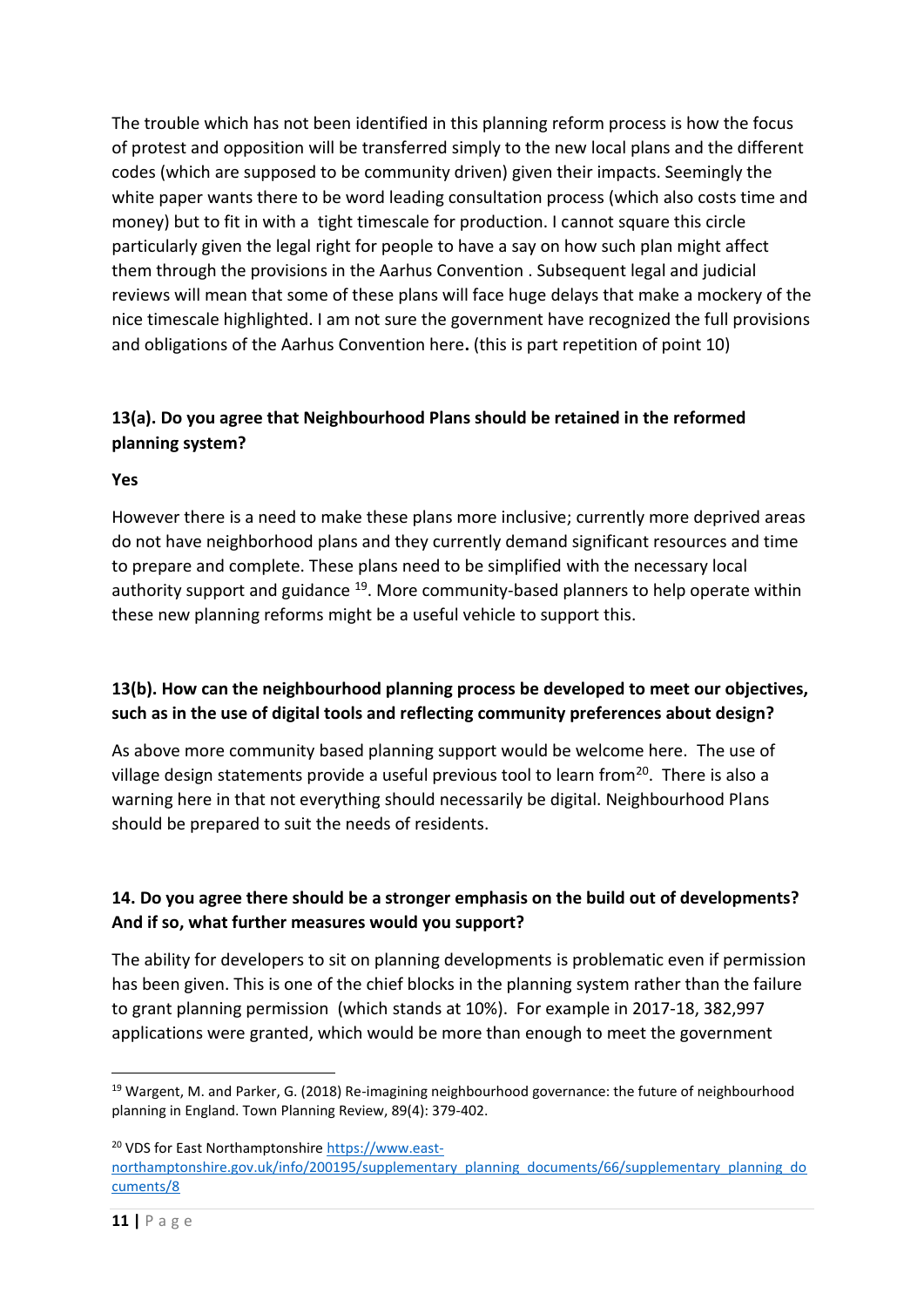target of 300,000 new homes a year<sup>21</sup>. Once a proposal is submitted then it should be delivered in 5 years reflecting a code with triggers for community infrastructure and services upfront as envisaged under the new levy.

## **15.What do you think about the design of new development that has happened recently in your area?**

[Ugly and poorly-designed]

I live in Rothbury and commute to Newcastle. I see on my route a whole raft of homogeneous boxes lacking style or design quality along the A1. This is not positive placemaking. Moreover, in Rothbury there seems to be a lot more houses but no change in the infrastructure and local services in what is a small rural centre.

# **16.Sustainability is at the heart of our proposals. What is your priority for sustainability in your area?**

I do question whether sustainability is at the heart of the proposals. No explicit definition is given in the white paper and Pillar one leads from the front with chief concerns over the pattern of development rather than the sustainable development and associated vision for the places. In recent work for the Planning Advisory Service workshops were held with ADEPT who challenged this approach based on economic development or housing numbers. The starting point is more about what kind of places do we want.<sup>22</sup>

I also favour using the UN Sustainable Development goals here to rethink and repurpose the planning system particularly with respect to its social justice principles which also were featured in the Prime Ministers foreword<sup>23</sup>. In my view this could and should lead to the creation of extra zones which go beyond the three of growth develop and protection.

## **17. Do you agree with our proposals for improving the production and use of design guides and codes?**

This section is too wooly and opaque to comment on as the devil is going to be in the detail. For me it is vital that the design guides and codes are integral parts of the local plan process and not seen as somehow separate. The idea that they are built up with required involvement by community is sound and good. I would further that and suggest an element of coproduction but resources need to be made available to achieve this. We need tom ove

 $21$  BBC News New homes to get 'automatic' permission in England planning shake-up <https://www.bbc.co.uk/news/uk-53625960>

<sup>&</sup>lt;sup>22</sup> Scott (2020) Improving Strategic Planning for Nature Conservation; report to Planning Advisory Service March 2020

<sup>&</sup>lt;sup>23</sup> UN Sustainable Development Goals [https://www.un.org/sustainabledevelopment/sustainable](https://www.un.org/sustainabledevelopment/sustainable-development-goals/)[development-goals/](https://www.un.org/sustainabledevelopment/sustainable-development-goals/)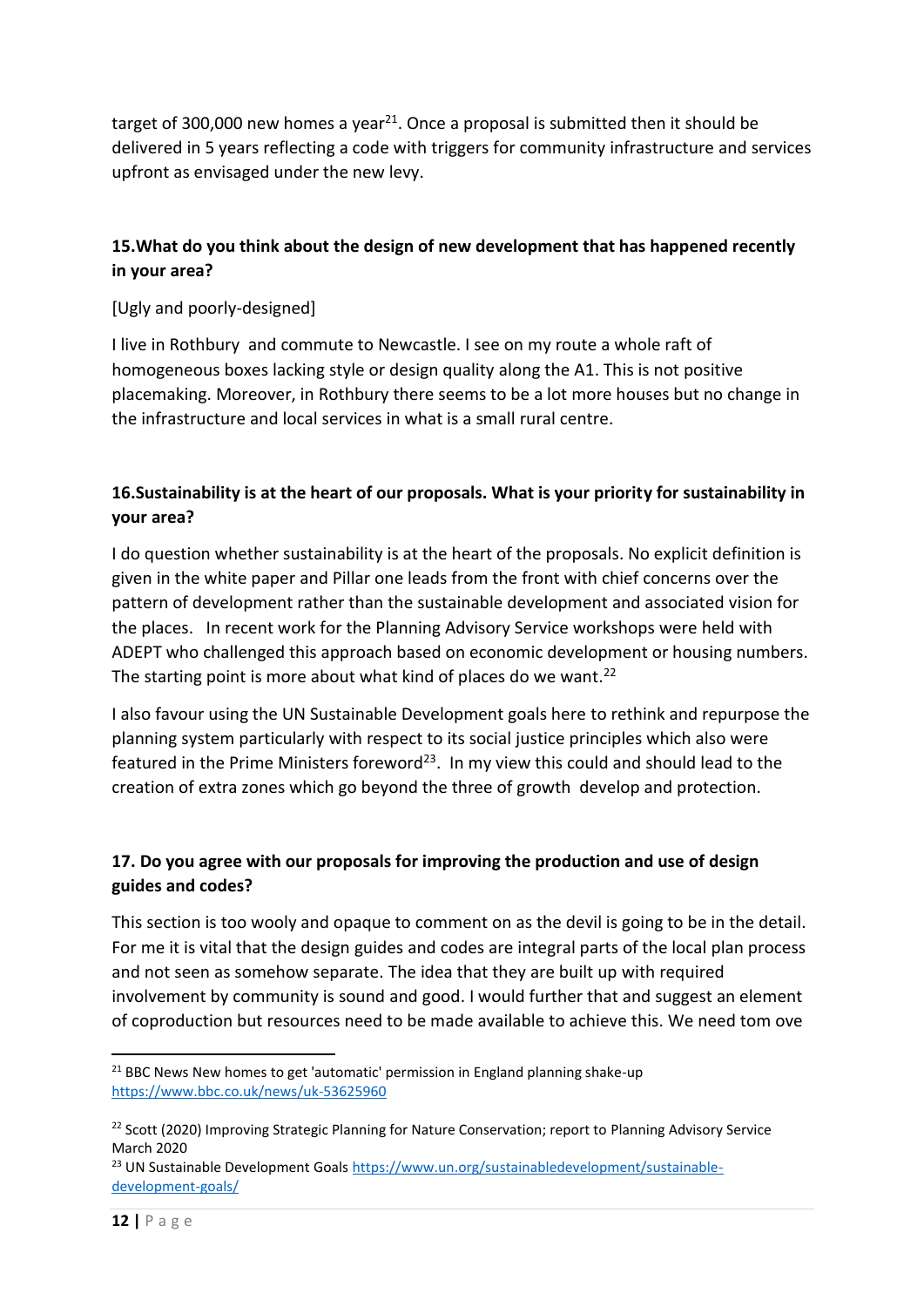beyond consultation which is quite passive to more active engagement. I worry too much planning consultation can be seen as a tick box exercise to support plans and police already made rather than a partnership to build plans collectively.

I am unsure what the design guide and code might look like. In zoning examples across the world they all look different and the white paper offers no detail. For many it may well be a rehashing of policies in existing local plans; however it has to be more specific and usable. Crucially it should have strength where "should" and ideally "must" replace "where appropriate".

# **18. Do you agree that we should establish a new body to support design coding and building better places, and that each authority should have a chief officer for design and place-making?**

#### Yes

The implications on planning authorities for the design, production, delivery and enforcement of these new codes are immense. Thus investing in an agency to support this is welcome. However, local authorities also need the necessary resources and that means surely more than one chief officer. The new infrastructure levy will raise some income but there will be a loss of income through usual planning applications pathways. This is a significant loss to local authority budgets. The IT implications, training and upskilling requirement is huge especially so when the two systems are running in parallel over the next few years.

# **19. Do you agree with our proposal to consider how design might be given greater emphasis in the strategic objectives for Homes England?**

Much emphasis has been made on design in both NPPF (2012) and NPPF (2019) but I have seen no evidence of any project failed on design grounds alone. I worry here about the rhetoric rather than the reality. Permitted development has shown has design has been thrown out of the proverbial planning bathwater.,

# **20. Do you agree with our proposals for implementing a fast-track for beauty?**

In part.

To me there should be a fast track process for any development that can demonstrate excellence in design and taking account of wider landscape, biodiversity and green infrastructure aspects. Beauty is but one part here. Hence I would support accreditation schemes that have been peer reviewed, market tested with standards such as building with nature<sup>24</sup> and can be used to raise the standards in development. Here they necessarily go beyond beauty to include other multifunctional benefits. This is important to get developments which are beautiful but also multifunctional delivering ecosystem services.

<sup>&</sup>lt;sup>24</sup> Building with Nature <https://www.buildingwithnature.org.uk/about>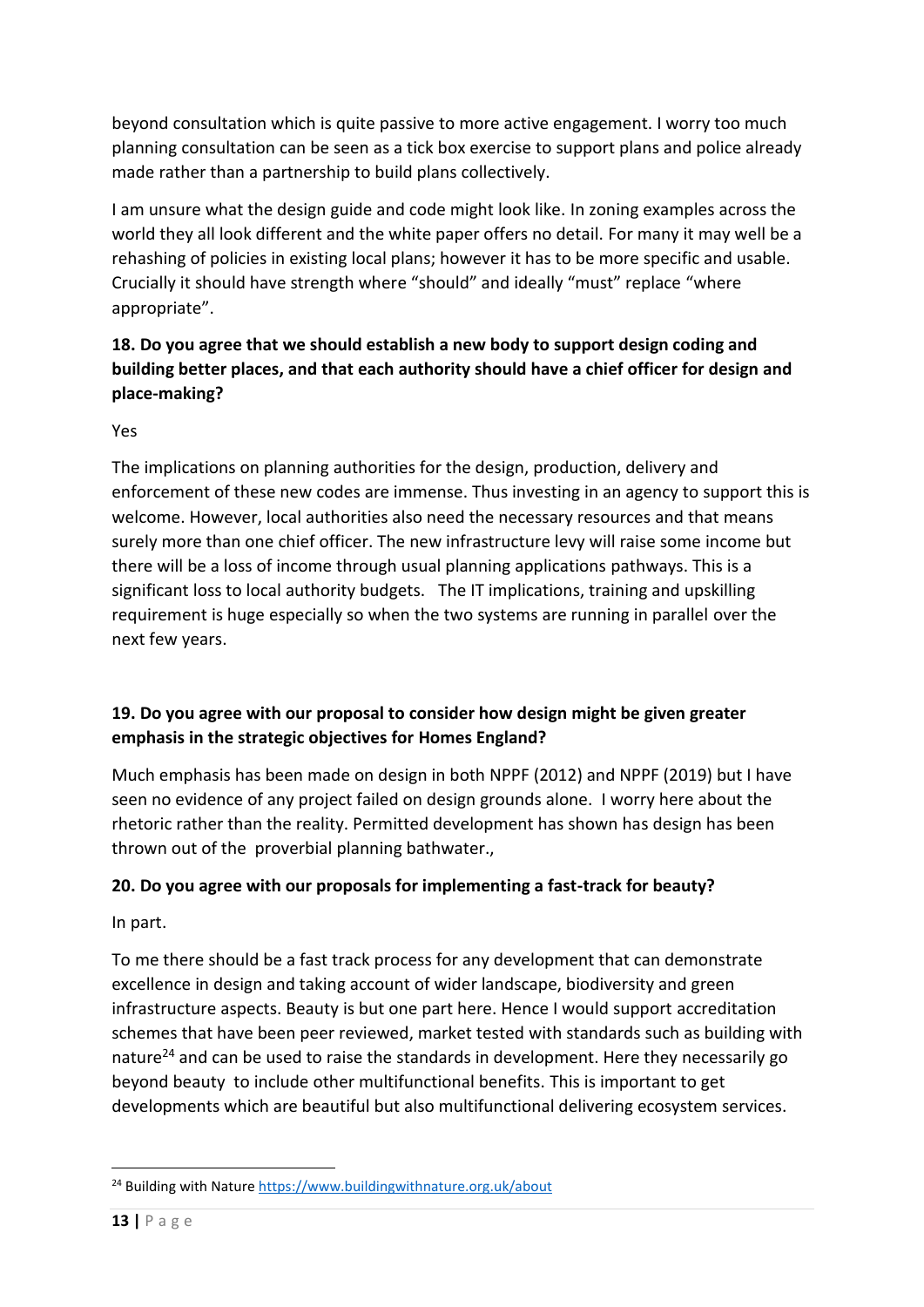## **20 a Why is there on questions about climate change and biodiversity net gain, natural capital and its place in the planning reforms?**

I have included my own question here!

There are a whole raft of changes associated with the forthcoming environment Bill including mandating Net Biodiversity gain and also the issue of wider environmental gains and nature recovery networks. Tied up with green infrastructure, natural capital and ecosystem services, the environmental vocabulary has greatly expanded over recent years. This brings with it a challenge not only of understanding the individual terms themselves, but also how they interrelate to each other and then to the planning system. Traditionally this has been neglected with environmental concepts often considered separately and as bolt ons after other aspects of a project or plan had already been developed<sup>25</sup>. It is pertinent to reflect on how these terms fit within the planning reforms proposed here. For example, the HM Government 25 Year Environment Plan<sup>26</sup> was seen by MHCLG as a separate document to be read alongside the NPPF rather than incorporated within it<sup>27</sup>. I view this as a mistake with a need to ensure that these terms are embedded in the codes and local plans that are to be developed and permeate across all developments. Here the use of nature based solutions might be a useful and positive term to capture the power of nature as an asset rather than as a constraint which I fear is evident in the way the three zones in local plans are portrayed. However, more landscape scale proposals such as nature recovery networks and green infrastructure networks are interesting as they seem to "escape" or fall victim to the simple three fold zonal classification proposed. In such respects there may be a case for a landscape scale zone to take account of these more strategic concepts. I have produced a guide working with other professional bodies that seeks to do this<sup>28</sup>.

## **21. When new development happens in your area, what is your priority for what comes with it?**

I go back to my strongly held view that new development must not be disintegrated from a vision about placemaking and place keeping (not all development is about building new ; it may and should be about investing in what we already have and improving poorly designed places). As part of that vision I see the need for connecting development with community services, green and blue infrastructure and transport. This requires a more holistic approach to planning than currently I see in evidence and in these planned policy reforms.

<sup>&</sup>lt;sup>25</sup> There is a whole gamut of evidence collected under my Mainstreaming Green Infrastructure project. See for example [https://mainstreaminggreeninfrastructure.com/outputs-](https://mainstreaminggreeninfrastructure.com/outputs-page.php?GI_priority_challenges_workshopFeb17)

[page.php?GI\\_priority\\_challenges\\_workshopFeb17](https://mainstreaminggreeninfrastructure.com/outputs-page.php?GI_priority_challenges_workshopFeb17)

<sup>26</sup> <https://www.gov.uk/government/publications/25-year-environment-plan>

<sup>&</sup>lt;sup>27</sup> Steve Quartermain (2017) MHCLG Chief Planner personal communication

<sup>&</sup>lt;sup>28</sup> Scott et al (2020) Understanding our growing environmental vocabulary in England Connecting Green Infrastructure, Natural Capital, Ecosystem Services and Net Gains within the English Planning System [https://mainstreaminggreeninfrastructure.com/project-page.php?understanding-our-growing-environmental](https://mainstreaminggreeninfrastructure.com/project-page.php?understanding-our-growing-environmental-vocabulary-in-england)[vocabulary-in-england](https://mainstreaminggreeninfrastructure.com/project-page.php?understanding-our-growing-environmental-vocabulary-in-england)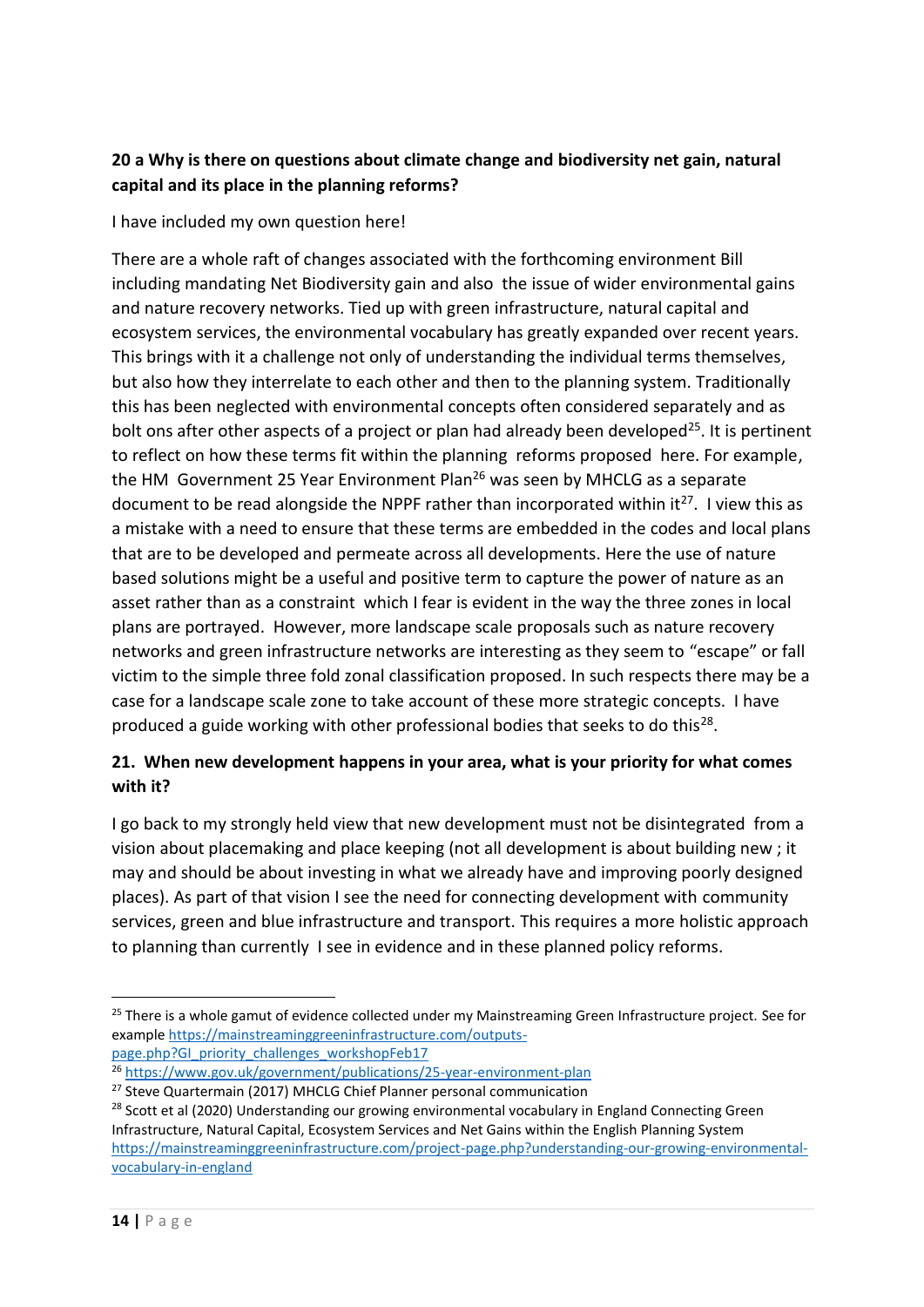## **22.When new development happens in your area, what is your priority for what comes with it?**

I go back to my original view that new development must tie in with a vision about placemaking and place keeping. (not all development is about building new ; it may and should be about investing in what we already have and improving poorly designed places. As part of that vision I see the need for connecting development with community services, green and blue infrastructure and transport. A more holistic approach to planning that currently I see in evidence. (this is a repeat; there appears to be a gap in question 21).

# **23(a). Should the Government replace the Community Infrastructure Levy and Section106 planning obligations with a new consolidated Infrastructure Levy, which is charged as a fixed proportion of development value above a set threshold?**

This is a very complex issue; Section 106 agreements have been used extensively to secure green infrastructure developments and affordable housing related to a particular development, although this has been compromised by viability since 2012. Whereas CIL has been a more strategic concept used for a range of section 123 projects. More recently with the declaration of a climate emergency, this has moved nature based solutions and green infrastructure up the political profile.

Whilst having one tool at a flat rate is simple and attractive it does raise issues of the competing demands for its use and the resulting bun fight. After all it was a conservative collation government who introduced the community infrastructure levy and viability to add to section 106 agreements.

In my view we have never fully solved the betterment problem. There is still the issue of having need to address the community and environmental needs of an area. I fear that net biodiversity gain will be erroneously seen by some as somehow fulfilling the environmental needs. For me there is a need to have a list of actual projects rather than headings drawn up (with community support) and scored in terms of meeting SD as part of any new levy. This helps ensure that the money is spent wisely and not fed back into local authority and/or planning budgets.

# **23(b). Should the Infrastructure Levy rates be set locally?**

This is a difficult question to answer. One national rate would not capture the huge different in land value capture across the country and even within individual local planning authorities. I therefore tend to favour a locally set rate within national parameters.

## **23(c). Should the Infrastructure Levy aim to capture the same amount of value overall?**

It should be designed to capture more but set across the environmental and social domains. Infrastructure is more than just grey; it is blue and green with the ability to create innovative and cheaper nature-based solutions to present flooding, drought for example.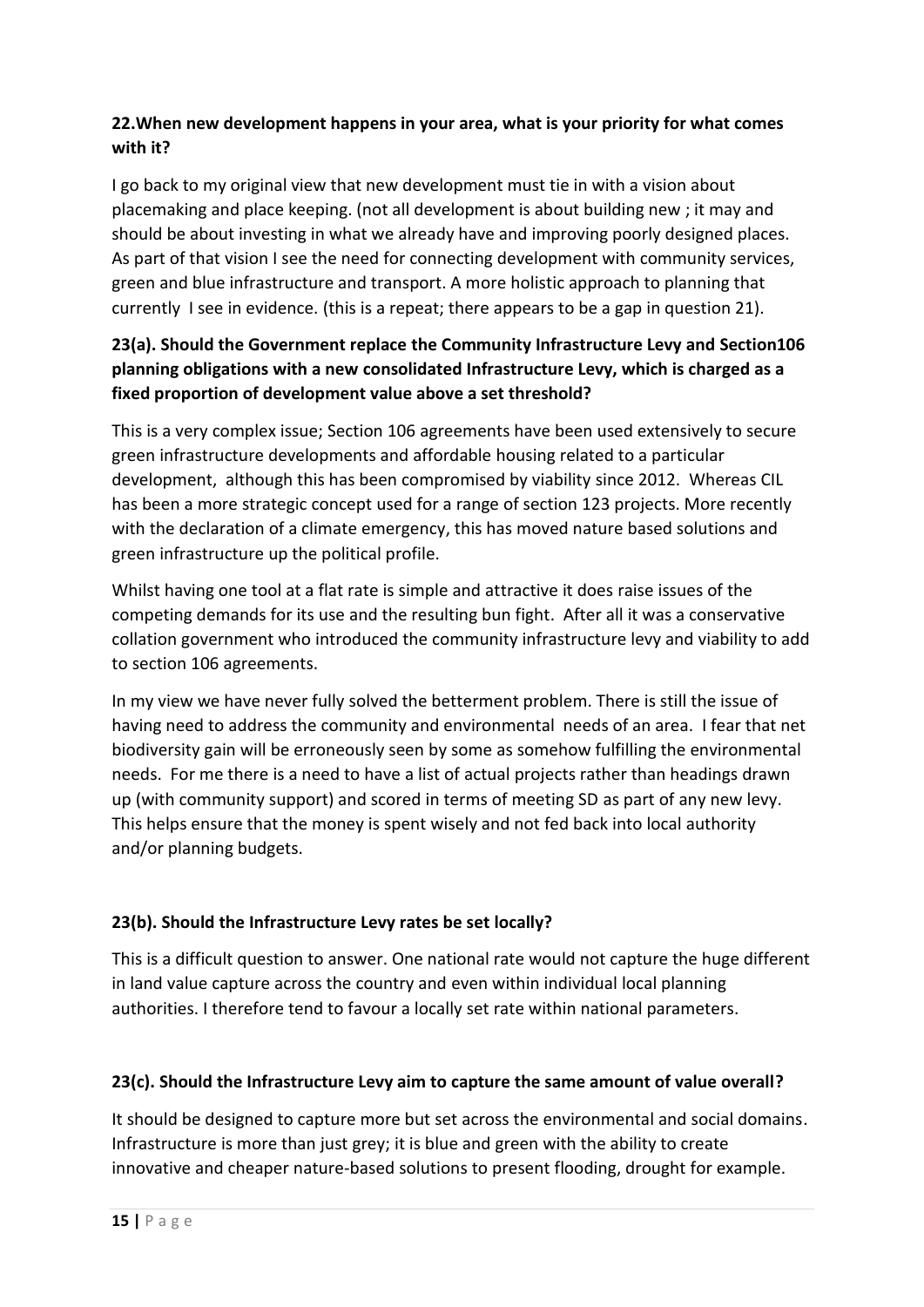## **23(d). Should we allow local authorities to borrow against the Infrastructure Levy, to support infrastructure delivery in their area?**

Here the use of tax incremental financing is controversial but ultimately needed. This needs to b e based on careful risk assessments learning the lessons from elsewhere. The deliverability of a proposal is key to realizing this.

## **24. Do you agree that the scope of the reformed Infrastructure Levy should capture changes of use through permitted development rights?**

No I think there is sufficient evidence to stop the permitted development rights being extended. Research has highlighted the damage that PDR does to good planning. Both the NPPF 2 year on select committee report<sup>29</sup> and Ben Cliffords<sup>30</sup> work for MHCLG have cast al light on this. If the government feel duty bound to ignore evidence then the infrastructure levy should be applied to PDR.

# **25(a). Do you agree that we should aim to secure at least the same amount of affordable housing under the Infrastructure Levy, and as much on-site affordable provision, as at present?**

#### Yes

There is evidence also that the definition of affordable needs to change<sup>31</sup>. We have a crisis here and I believe as said earlier that the figure of 300,00 homes per year needs to be split into the different categories. There should be an affordable housing quota based on need.

# **25(b). Should affordable housing be secured as in-kind payment towards the InfrastructureLevy, or as a 'right to purchase' at discounted rates for local authorities?**

Not sure.

<https://publications.parliament.uk/pa/cm201415/cmselect/cmcomloc/190/190.pdf>

<sup>29</sup> CLG Select Committee 2015 Operation of the NPPF

<sup>&</sup>lt;sup>30</sup> Clifford et al Research into the quality standard of homes delivered through change of use permitted development rights

[https://assets.publishing.service.gov.uk/government/uploads/system/uploads/attachment\\_data/file/902220/](https://assets.publishing.service.gov.uk/government/uploads/system/uploads/attachment_data/file/902220/Research_report_quality_PDR_homes.pdf) [Research\\_report\\_quality\\_PDR\\_homes.pdf](https://assets.publishing.service.gov.uk/government/uploads/system/uploads/attachment_data/file/902220/Research_report_quality_PDR_homes.pdf)

<sup>&</sup>lt;sup>31</sup> What is affordable housing House of Commons Librar[y https://commonslibrary.parliament.uk/research](https://commonslibrary.parliament.uk/research-briefings/cbp-7747/)[briefings/cbp-7747/](https://commonslibrary.parliament.uk/research-briefings/cbp-7747/) See also Adam Smith Institute 2020

[https://static1.squarespace.com/static/5b9675fc1137a618f278542d/t/5e784f7e087a892473a3ff8a/15849429](https://static1.squarespace.com/static/5b9675fc1137a618f278542d/t/5e784f7e087a892473a3ff8a/1584942982786/Making+Housing+Affordable+Again+-+Full+report.pdf) [82786/Making+Housing+Affordable+Again+-+Full+report.pdf](https://static1.squarespace.com/static/5b9675fc1137a618f278542d/t/5e784f7e087a892473a3ff8a/1584942982786/Making+Housing+Affordable+Again+-+Full+report.pdf)